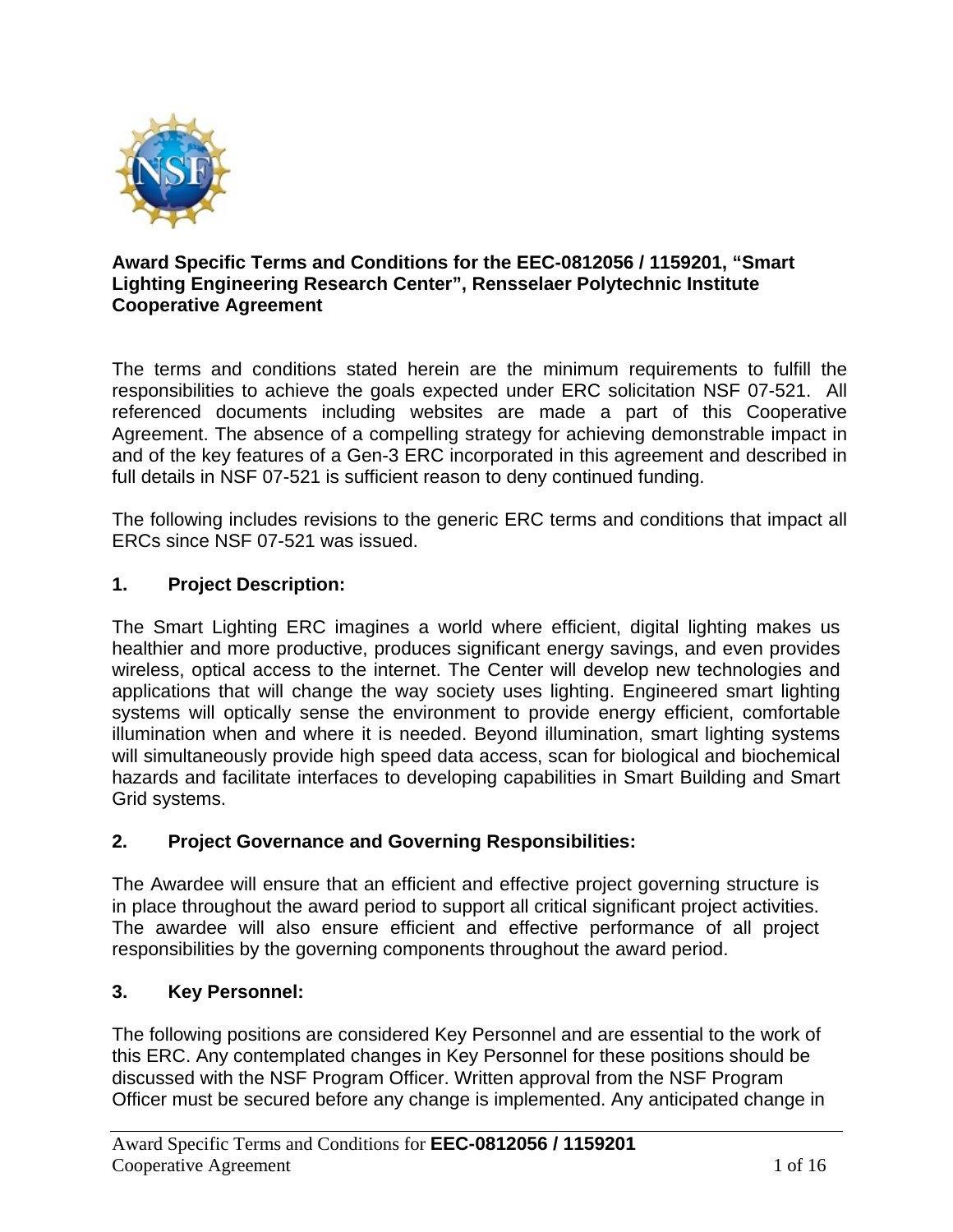the people serving as the Center Director or the Deputy Director to be effective within the next performance year must be disclosed in the ERC's annual report, and a succession plan must be provided in the report.

Director- Robert F. Karlicek Deputy Director - Partha Dutta Associate Directors - Tom Little, Steve Brueck Administrative Director- Diane Veros Education Program Director- Kenneth Connor Pre-College Education Program Director – Elizabeth Herkenham Technical Facilities Director- Morris Washington Diversity Director - Barbara Ann Ruel Systems Integration Committee co-Chairs - Art Sanderson, Partha Dutta, and Satyen Mukherjee (Phillips), Innovation Ecosystem Director - Sylvia Mioc

In the case of the departure of the Center Director, the lead university and the affected university, in consultation with NSF, will find a replacement suitable to NSF. Before a change is implemented within the lead university, written approval from the NSF Program Officer must be secured. In the case of the departure of (a) the Center Director from the lead university, or (b) one of the members of the leadership team from a core partner university, and NSF does not find the person recommended by the Center to be suitable, the Foundation reserves the right to recommend termination of the ERC or the core partner's affiliation with the ERC.

# **4. Lead and Core Partner Universities:**

The NSF Smart Lighting Engineering Research Center is configured as follows: Rensselaer Polytechnic Institute (RPI) is the lead university in the ERC, and Boston University (BU), and the University of New Mexico (UNM) are core partner universities. In the case of inadequate performance at the lead university or at any of the core partner universities, the Foundation reserves the right to recommend termination of, respectively, the ERC or the core partners.

# **5. Requirements for the Implementation of the Key Features (Revisions Since the Release of the ERC Solicitation:**

- a. Strategic Research Planning and the Research Program:
	- (1) Support for the Research Experiences for Undergraduates Program (REU) program, at a minimum of \$42K per year, will be provided using ERC base budget funds. The ERC may seek an REU site award under the REU Program Solicitation to augment these funds. The ERC also may augment base REU Program support through a combination of REU supplemental awards to individual ERC faculty as long as those students have an interdisciplinary ERC experience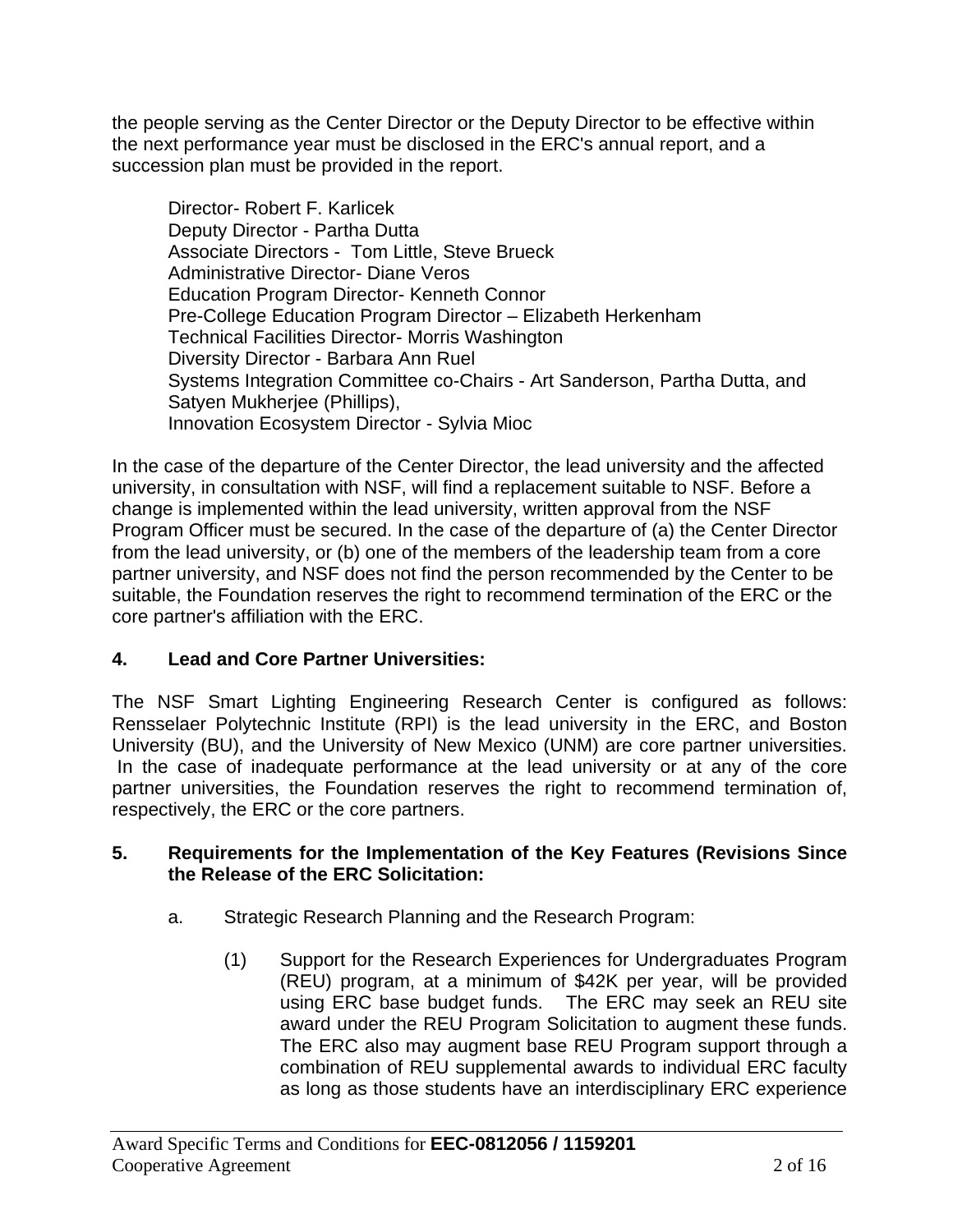with exposure to industry.

- (2) U.S. Student Involvement at Foreign University Partners: If there is a large number of U.S. ERC students who work in the foreign partner university(ies)' laboratories resulting in a large accrual of materials costs, the ERC may provide a subaward to that foreign partner to cover those costs.
- b. University Education:

The ERC's university education program will function with a governing hypothesis of how to develop creative, innovative, and globally competitive engineers, will implement a set of activities and experiences designed to impart those characteristics to students, and will assess the impact of the program in achieving the desired characteristics in the impacted students.

c. Pre-college Education Program:

Support for the RET Program, at a minimum of \$42K per year, will be provided using ERC base budget funds. The ERC may seek an RET site award under the Program Solicitation to augment these funds. The ERC also may augment base RET Program support through a combination of RET supplemental awards to individual ERC faculty as long as those teachers work in ERC laboratories and have an interdisciplinary ERC experience. A short-term workshop designed only to inform pre-college teachers about engineering concepts may also be carried out but not in lieu of the required RET program.

- d. ERC Innovation Ecosystem:
	- (1) The ERC's industrial/practitioner partnership program will be governed by an ERC-wide membership agreement, including a uniform IP policy for ERC-generated IP at the lead and each of the ERC's partner universities. The membership agreement defines the scope and function of the ERC's partnership with industry/practitioner organizations, the types of membership such as full, affiliate, contributing, etc, the respective membership fees, and the ERC's Intellectual Property (IP) policy. The ERC will develop an IP policy that facilitates the roles of industrial partners in Gen-3 ERCs and be flexible in recognizing IP jointly developed by faculty in different universities or that developed by joint industry and university research.
	- (2) Foreign firms may be members of the ERC as long as they participate in accordance with the same membership agreement as U.S. firms. Domestic and foreign member firms/practitioner organizations will contribute financially to the ERC and will have first rights of refusal for ERC-generated Intellectual property (IP)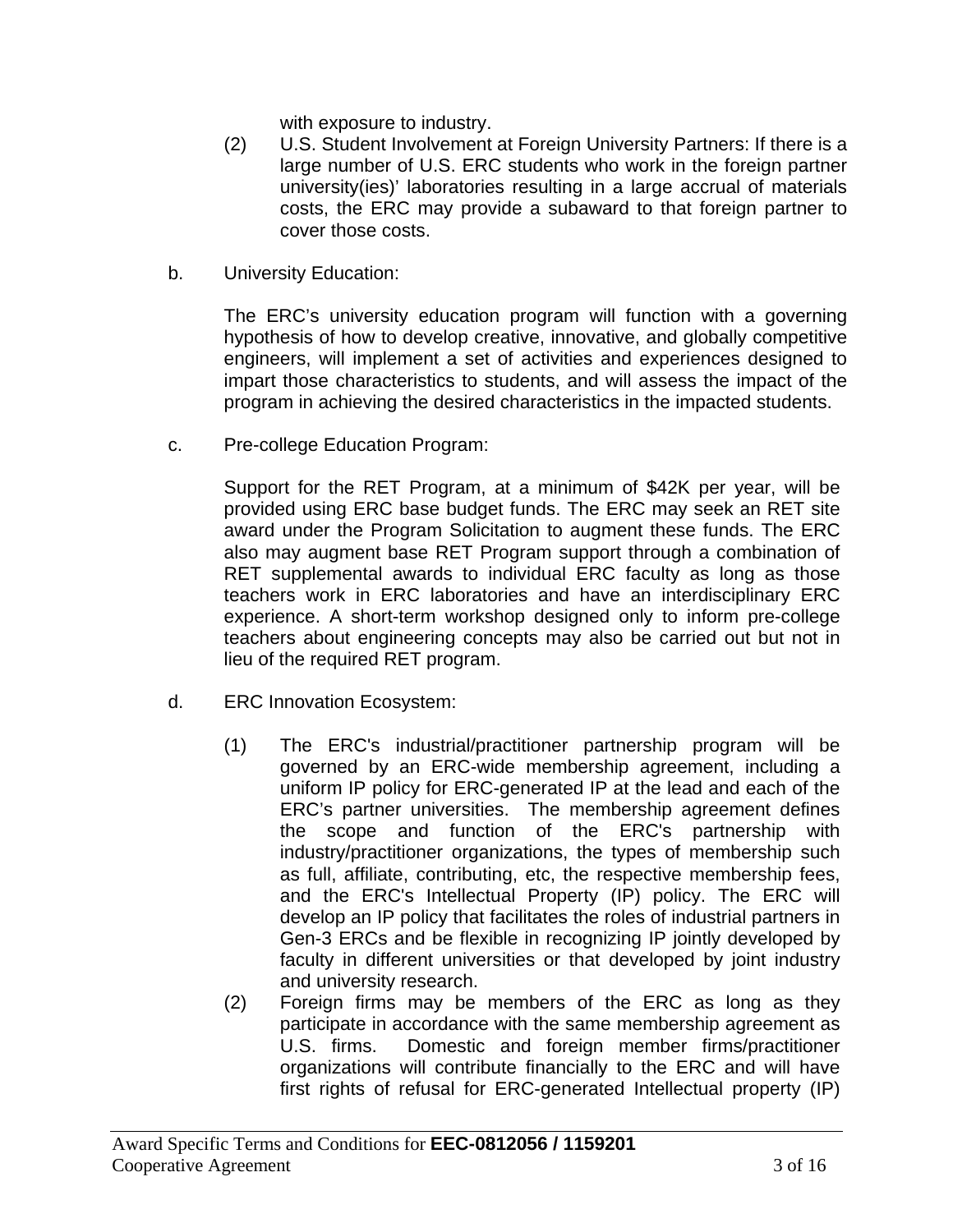according to the terms of the agreement.

- (3) The ERC will function with an Industrial Advisory Board (IAB) involving all of its Industry/practitioner members. The IAB will meet at least twice a year, carry out an annual analysis of the ERC's strengths, weaknesses, opportunities and threats to survival (a SWOT analysis), and participate in the annual NSF review of the ERC's performance and plans. During the meeting with the NSF site visit team, the Chair of the IAB will present the IAB's SWOT analysis to the review team and discuss the findings. The SWOT will be updated annually and progress of the ERC in addressing the SWOT will be discussed with the NSF site visit team as well. The Chair and the IAB members also will discuss the annual SWOT analysis with the ERC Director and the ERC Leadership team to determine appropriate future strategies to deal with the weaknesses and threats.
- (4) Industrial consortia may join the ERC, but benefits of membership do not accrue to firms that are consortia members, unless they are also paying membership fees to the ERC as members separate from the consortia.
- (5) Throughout the course of the ERC's funding by NSF, the Center shall continue to develop and refine its technology transfer and innovation strategy and its Intellectual Property policy, the latter in accordance with NSF's Intellectual Property guidelines (NSF Award and Administration Guide, Chapter VI.D., "Intellectual Property") and the Awardee's policies.
- (6) Industrial membership fees are treated as Program Income, and must be allocated for use for Center purposes. Industrial membership fees that are not expended in the year in which they are received must be placed in a Center account and reported to NSF and industry as 'unexpended funds' that are held in reserve for future use. Progress reports on the expenditure of these funds should be included in the Center's annual report and reported to IAB during the IAB meetings. Industrial members may provide additional support for activities such as sponsored research projects, equipment donations, intellectual property donations, or educational grants.
- (7) Costs for organizing meetings with industry members will be borne by the ERC or the participants through a registration fee, as deemed appropriate. Costs for attending these meetings by industry members will be borne by their organizations.
- (8) All ERCs will have member firms engaged in translational research through sponsored projects, and small firms carrying out translational research supported by funds from the ERC Program's Translational Research Fund or other non-ERC, non-member, nonuniversity sources for ERC-generated Intellectual Property (IP) that member firms do not license.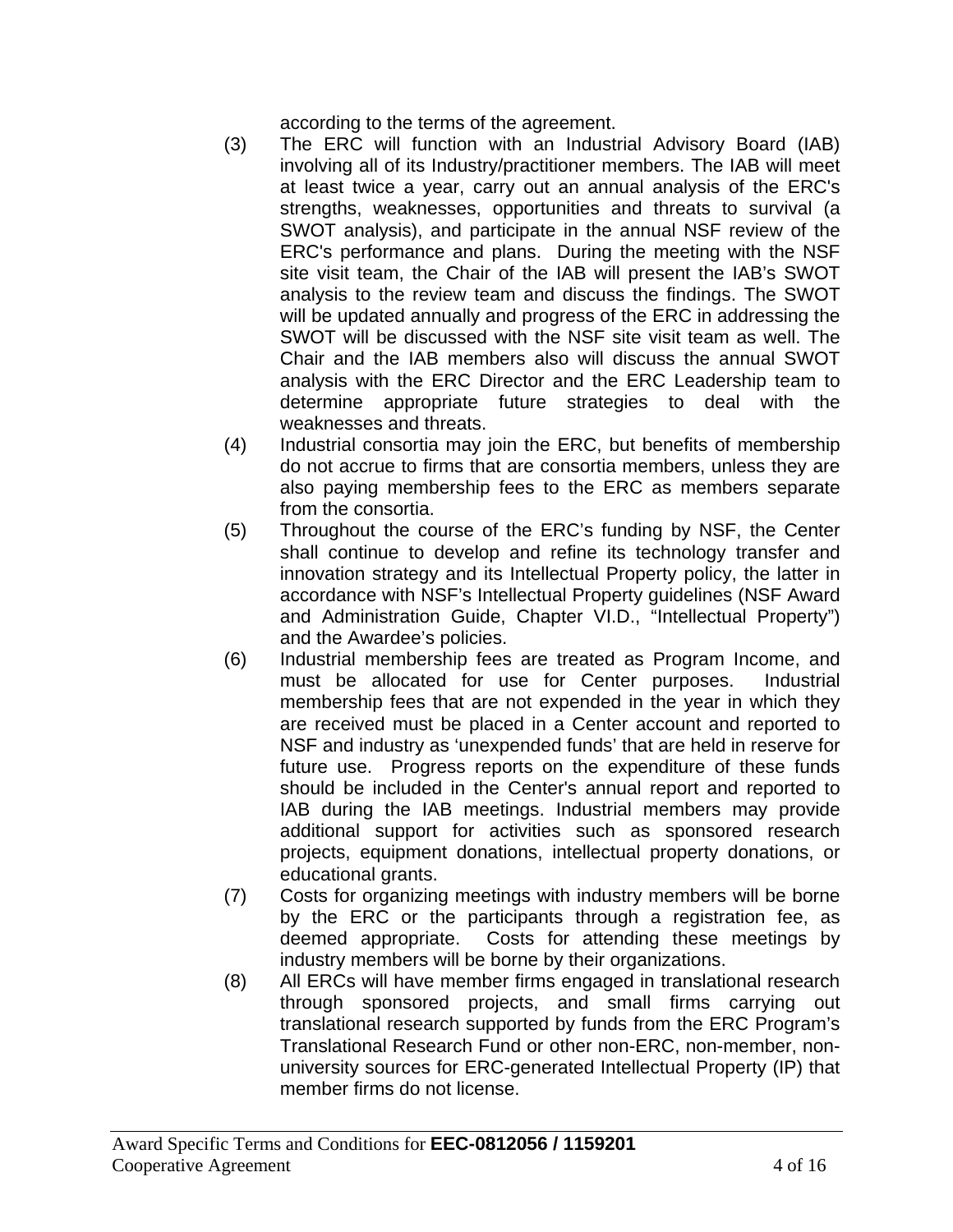- (9) In addition, the ERC will develop and nurture the innovation ecosystem for the purposes of accelerating the translation of knowledge into innovation, by:
	- (i) Stimulating member firms to support sponsored projects for the purposes of translating center-generated IP to commercialization,
	- (ii) Forming collaborations with small firms for the purpose of translating ERC-generated IP to the marketplace, if member firms do not license the IP - (This should be done via licensing IP, knowledge transfer to the firm, and/or securing translational research funds to accelerate commercialization of the technology by the small business in partnership with the ERC. Translational research funds could be secured from the ERC Translational Research Fund and/or from funding from other non-ERC/non-member/non-university sources);
	- (iii) Building partnerships with federal, state, or local government programs designed to develop entrepreneurs, support startup firms, and otherwise speed the translation of ERCgenerated knowledge and technology into practice and products; and
	- (iv) Leveraging technology commercialization opportunities offered by the federal Small Business Innovation Research (SBIR)/Small Business Technology Transfer Research (STTR) programs. The ERC will include analyses to determine the most effective methodologies to use to achieve these innovation goals through these types of partnerships.
	- (v) In reference to 9(ii) above, ERCs will classify their IP generated from research under the scope of the ERC's strategic plan as core IP (IP resulting from center-controlled unrestricted funds) and Project IP (IP resulting from restricted funds that flow through the center or flow directly to a PI). For Core IP and Project IP, the full member firms/practitioner organizations or the sponsoring firm/ practitioner organization, respectively, will be offered the first option to negotiate a license. If there is no license forthcoming in either case, the IP can be offered to a nonmember small firm and a partnership formed between that firm and ERC faculty to carry out translational research to accelerate product development. Support for a translational research project to accelerate product development can be sought from NSF through the ERC Translational Research Fund; in that case, the small firm would be the submitting organization, with a subaward to the ERC faculty. In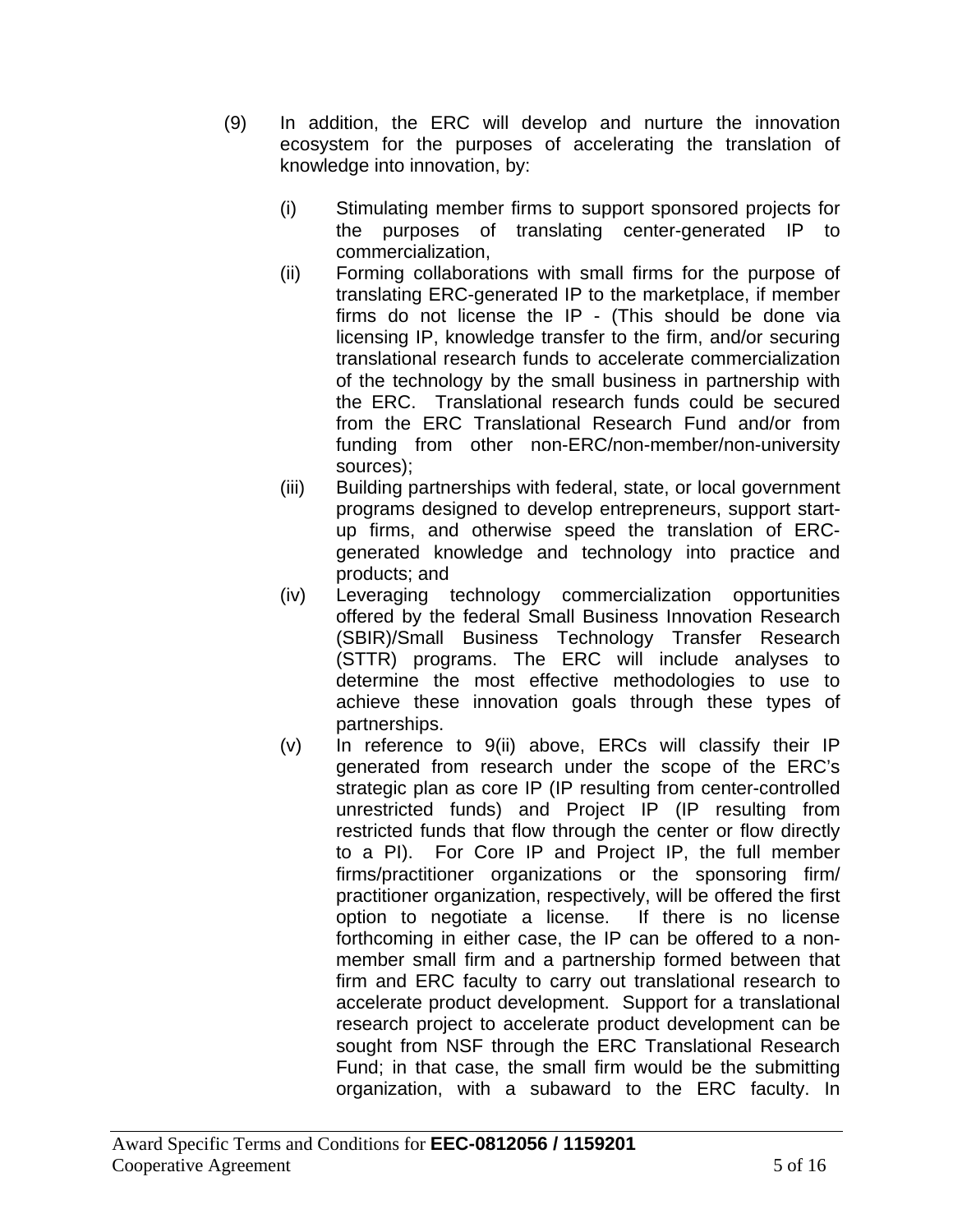addition, in that case, the university must screen the project for ERC faculty, Industrial Liaison Officers (ILO) and/or ERC Executive Management personnel conflicts of interest. When conflicts are disclosed for any of the above three categories of personnel, the university impacted must develop a conflict management plan for each disclosure.

- (vi) In the case of a conflict, there will be a conflict of interest management plan. Progress and impacts of the project would be reported in the ERC's annual report. Because NSF would support such a project as an associated project outside the center's core funds, any additional IP developed from that project would not revert to the university or member firms.
- e. Student Leadership Council. The SLC is responsible for organizing student activities to achieve the ERC's goals for research and education. The SLC will be comprised of undergraduate and graduate students and will have a Chair and a Co-Chair. The Chair will serve as a member of the ERC's Leadership Team. The SLC also is responsible for carrying out a SWOT analysis of the ERC and communicating the results to the ERC Director, the ERC's leadership team, and the NSF site visit team.

# **6. Programmatic Activity Requirements:**

a. Joint NSF-Awardee Activities:

The ERC will participate in evaluation and other types of studies of the ERC Program initiated by NSF. Such studies include but are not limited to the outcomes and impacts of the ERC Program. The ERC will also participate in workshops organized by NSF to study various issues common to the system of centers. Costs for attending these meetings must be included in the budget submitted to NSF.

b. Electronic Access: The Awardee shall establish and maintain an electronic access capability via the Internet to transfer the quantitative and qualitative data to an NSF database. The access to this electronic information will be protected and only NSF will have and grant access. The Center will establish a WWW "Home Page" containing some elements with public access to make available any information about the Center's goals, activities, and accomplishments. The Center will develop and use an identifying logo that is consistent with the Awardee's policies and procedures and approved by the Awardee as a graphic identity to be used on brochures, newsletters, on the Center's WWW "Home Page," etc.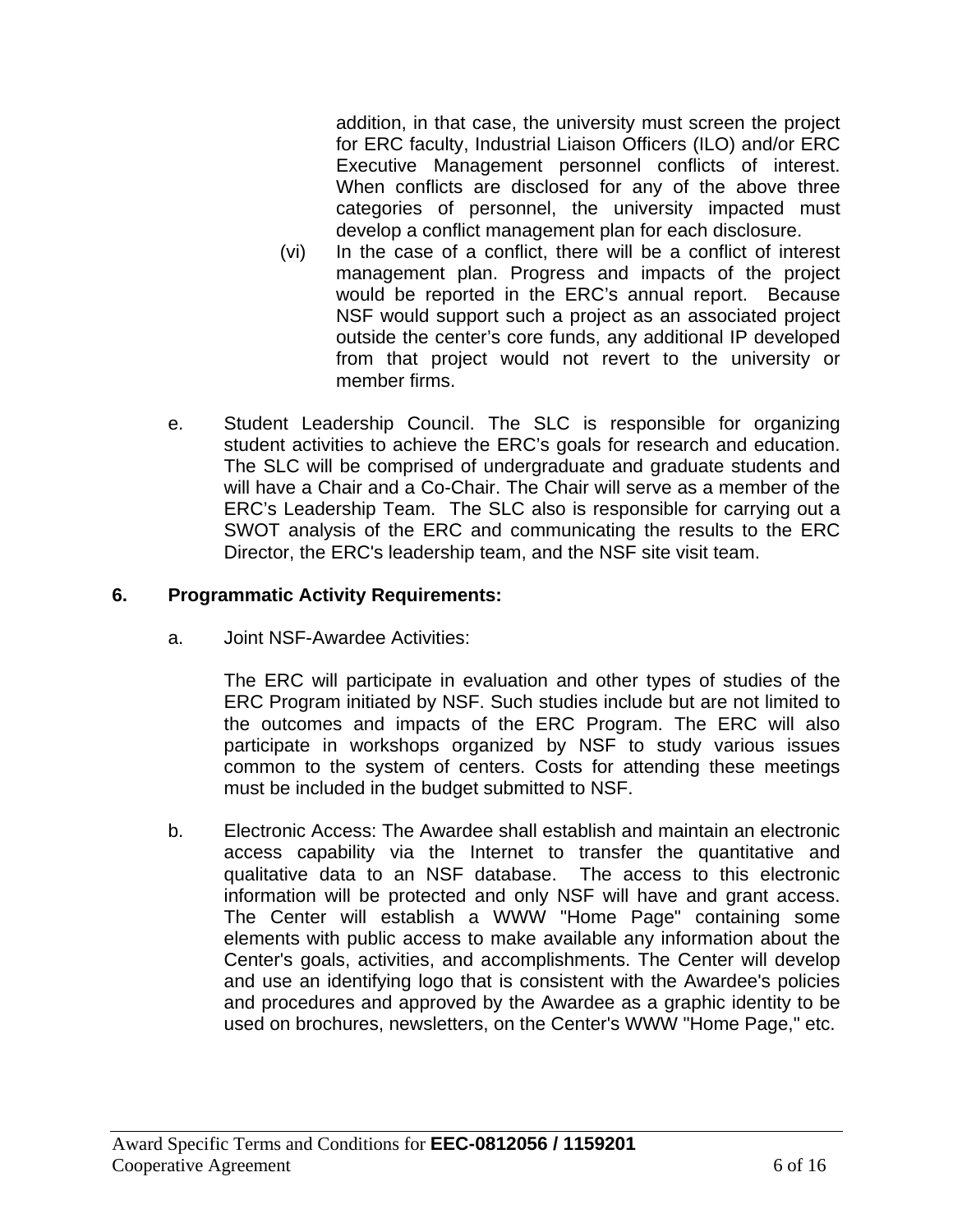# **7. NSF Ongoing Project Oversight:**

The Awardee will ensure full commitment and cooperation among the governing structure components, and all project staff during ongoing NSF project management and oversight activities. The awardee will ensure availability of all key institutional partners during any desk or on-site review as well as timely access to all project documentation. As a minimum requirement, the Center Director will meet annually at NSF with the NSF ERC Program Officer assigned to the ERC for oversight to discuss progress and other issues. The timing of the visit is to be determined by mutual agreement between the Center Director and ERC Program Officer.

- a. Annual Review: NSF will carry out annual site visits to review the progress and plans of the Center. Renewal reviews will be carried out in years three and six. Based on the performance of the ERC, and in consultation with the ERC Director, the NSF Program Officer may determine that an annual site review is not necessary. In that case, the Center Director and a team of key individuals may visit NSF to update the NSF Program Officer and other NSF staff on progress and plans of the Center. For the purpose of the annual review, site visits will be conducted a minimum of six weeks prior to the anniversary date of the award to review performance and to provide advice to the ERC. The level of continued NSF support will be negotiated with the Awardee annually and will depend upon a review of progress through the annual site review or other means, the performance metrics, the industrial support level, the Program Officer's assessment of progress, and the availability of funds for the program.
- b. Renewal Proposal Review: If a renewal proposal is submitted during the sixth year of the Center's operation, the ERC will be evaluated in the manner described above to determine whether NSF will continue to support full ERC operations or provide decreased funding to phase out NSF support of the ERC over Years 7 and 8 of the Center's operation. If NSF decides to continue full ERC operations, a new level of funding support will be negotiated for years 7 and 8 and two years will be added to the agreement to extend it through year 10. If the Awardee chooses not to submit a renewal proposal, NSF support to the ERC will be phased down over the two-year period covering Years 7 and 8 of the Center's operation.
- c. NSF will specify the format of the progress report/renewal proposal, the review process, and review criteria approximately six months before the date agreed upon for submission.
- d. Termination of the Cooperative Agreement. NSF's agreement with a Center might be terminated as a result of an annual review indicating insufficient progress in organizing the ERC to achieve its vision, or not addressing one or more key features of the Center. In the case of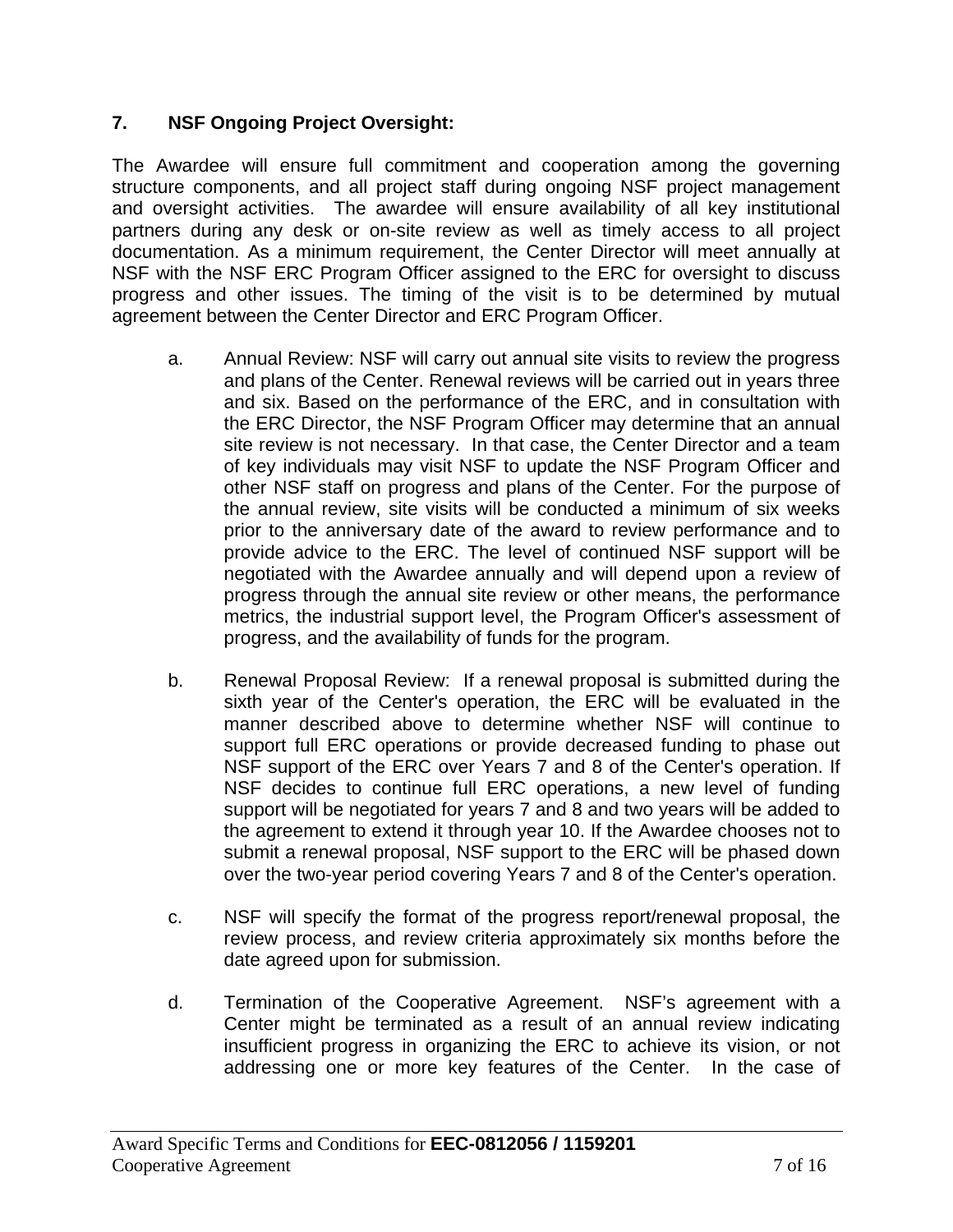termination, NSF support to the Center will be phased down over the next one or two years.

- e. NSF may carry out a summative site visit at the end of the 10th year of support to determine the long-term value added by the ERC.
- f. After the end of the Cooperative Agreement with NSF, NSF expects the ERC to continue in a self-sufficient mode, maintaining the ERC culture with support from funds outside the ERC Program. Under no circumstances will the ERC receive ERC Program support to continue its full center operations after the Cooperative Agreement expires, although it may receive ERC Program support through subawards from other ERCs or through special purpose awards designed to capitalize on past ERC Program investments.

### **8. Reporting Requirements:**

Awardee will provide *ad hoc* and regular reports as designated by the NSF cognizant Program Official, with content, format, and submission time line established by the NSF cognizant Program Official. The Awardee will submit all required reports via FastLane using the appropriate reporting category; for any type of report not specifically mentioned in FastLane, the Awardee will use the "Interim Reporting" function to submit reports.

a. Annual Report:

The Awardee shall submit an Annual Report which will contain specific information including, but not limited to, the following: the progress and plans of the ERC in all areas in achieving its vision with supporting data developed from the data submitted to the ERC Program's data base of indicators of progress and impact, information on revenues and expenditures, and proposed budgets. The annual report should also include plans, quantitative information on performance and the ERC's impact on diversity. The annual report is due at least five weeks prior to the annual site visit and at least 11 weeks prior to the anniversary date of the award. The annual report must be prepared according to the online document "Guidelines for Preparing ERC Annual Reports and Renewal Proposals," which is available at: https://www.erc-reports.org

b. Data Tables:

NSF maintains a database, ERCWeb, to collect and report quantitative and qualitative data for all of the ERCs. Each center is required to enter data into the database annually as instructed the "Guidelines for Preparing ERC Annual Reports and Renewal Proposals" and the "Guidelines for ERCWeb Data Entry." Both documents can be found at the website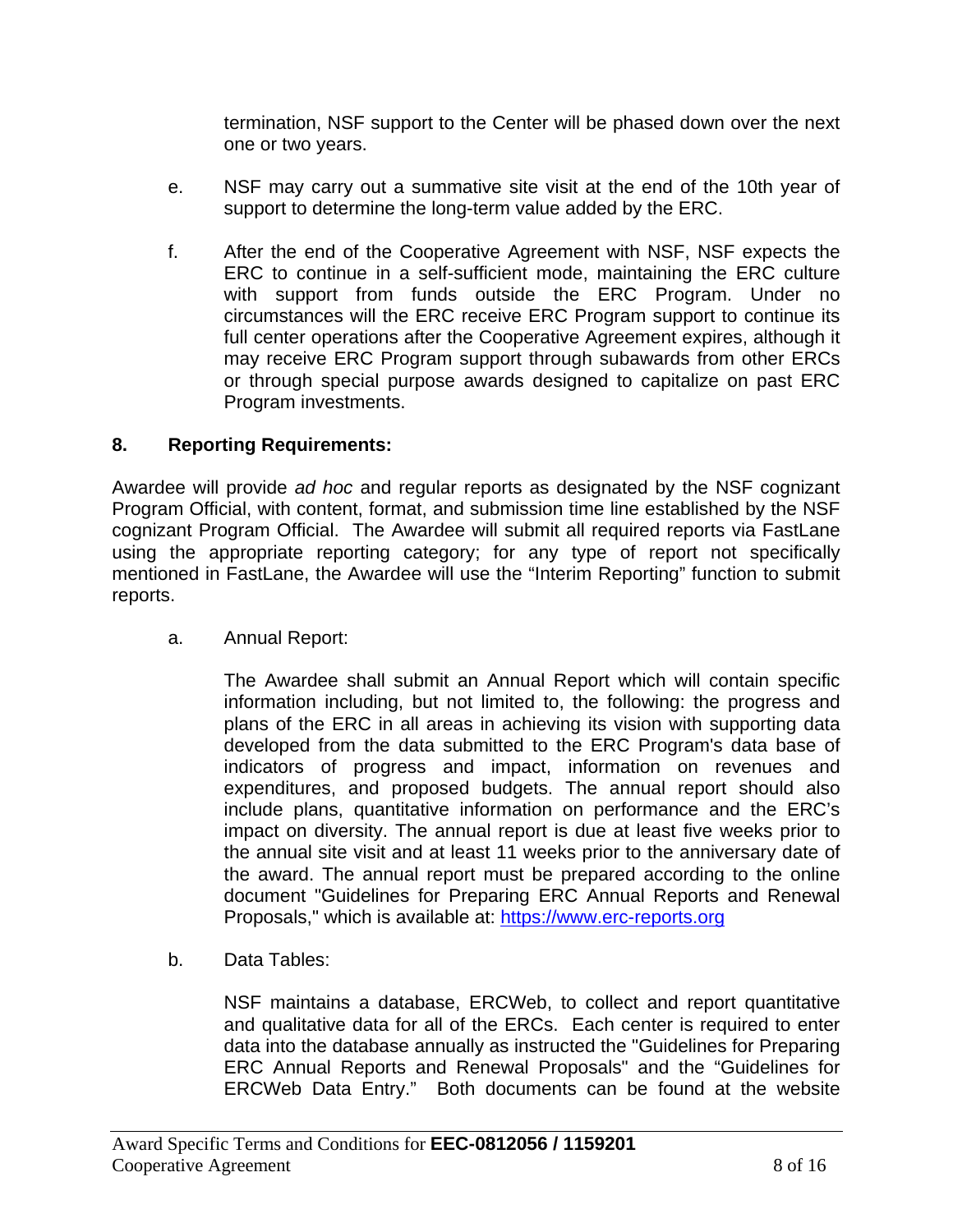https://www.erc-reports.org. Many of the data tables required in the Annual Report are produced from the data submitted to the ERC database. The Center will print these tables directly from the database website and use them in their respective Annual Reports. Details, data collection requirements and procedures for entering data are available in the "Guidelines for ERCWeb Data Entry" document.

c. Renewal Proposal:

In lieu of the sixth-year annual report, the Awardee may submit a renewal proposal that contains a cumulative progress report covering the period from the beginning of the fourth year to the date of submission of the renewal proposal, a request for support for years seven through ten, and plans for center activities during that last four-year period of this Cooperative Agreement. The progress report/renewal proposal is due at NSF by a date agreed upon between NSF and the Awardee. If the Awardee chooses not to submit a renewal proposal, NSF support to the Center will be phased down over the two years remaining in the period of support provided by this Cooperative Agreement.

d. Summative Report.

If NSF decides to carry out a summative review of the long-term impact of the ERC, a summative preliminary final report covering the period from the beginning of the Center to the anniversary date shall be submitted to NSF at least five weeks prior to the final 10th year summative site visit. More details are available at https://www.erc-reports.org on the "ERC Library" link.

e. Final Report:

A final report prepared according to guidelines provided by the ERC will be due within 90 days of the expiration date of this Cooperative Agreement. Guidelines for the ERC final report are available on the following site: https://www.erc-reports.org on the "ERC Library" link.

In addition, to assist NSF in evaluating the ERC programs, the PI must also respond to the request for information about project outcomes following the end of the award period. These include the project's impact on workforce needs, awards and other measures of the quality of the project's products, including project technology transfer results not reported in prior years, but due to the ERC investment of prior years. NSF will provide guidelines for the collection and reporting of data and project information.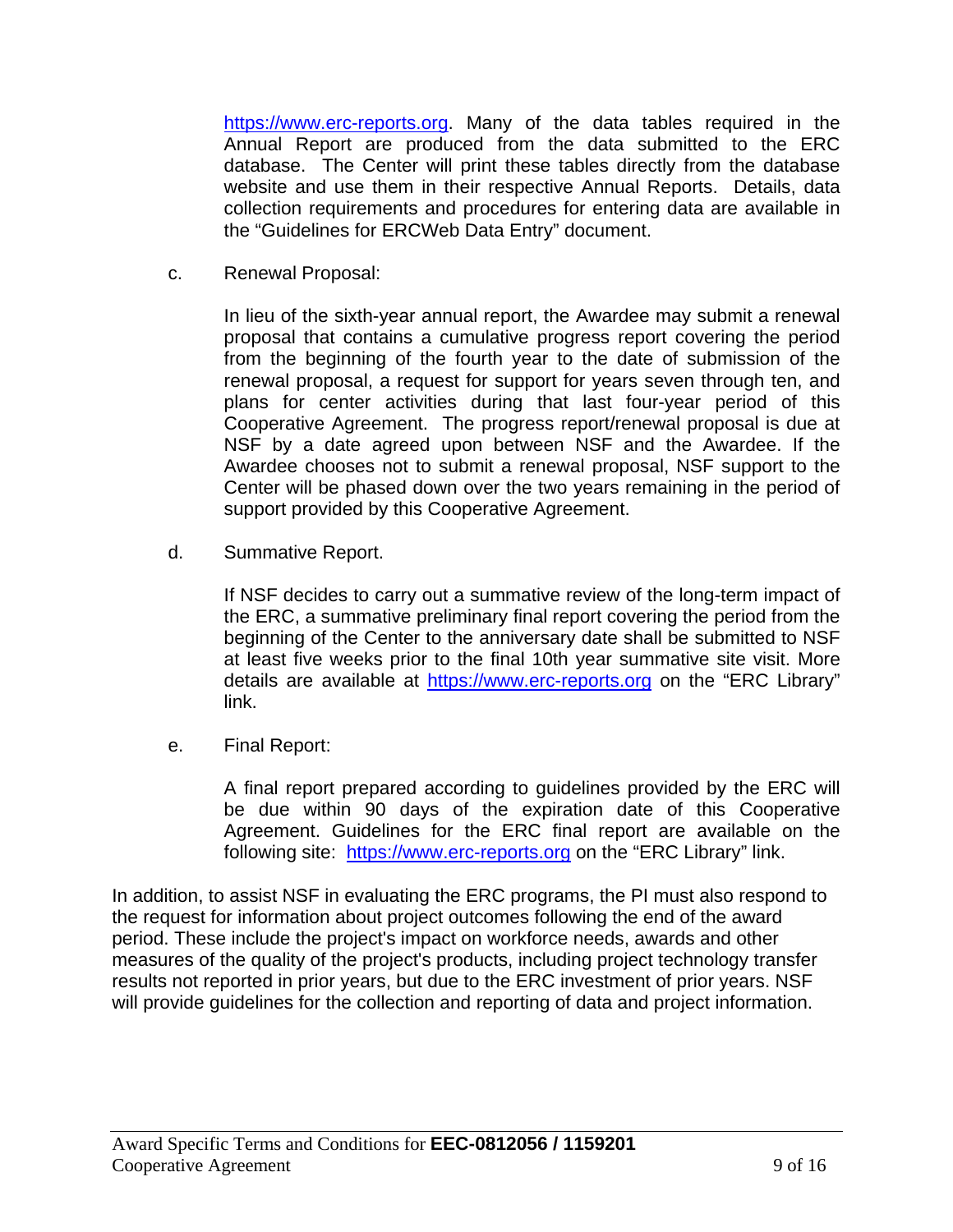# **9. Diversity Strategic Planning:**

The leadership, faculty, and students involved in an ERC shall be diverse in gender, race, ethnicity and persons with disabilities at levels that are benchmarked against the academic engineering-wide national averages. The faculty and staff of the ERC and the administrations of lead and partner universities receiving NSF funding shall devote the time and effort required to ensure that the diversity of the Centers' leadership teams, faculty, and students at all levels serves as a model for diversity within each institution and for the nation as a whole. The ERC will prepare and execute diversity strategic plans in collaboration with the home departments of the ERC-affiliated faculty. These plans shall articulate the ERC's diversity goals and intended actions but need not specify quantitative targets. The ERC also will be multicultural through the involvement of faculty and students from other countries by virtue of their role as faculty or students in the ERC's institutions and, through the involvement of faculty and students from the foreign partner universities. The involvement of foreign faculty and students also is expected to be diverse, representing a broad spectrum of cultures and countries. In fulfilling its obligations under the agreement and in compliance with the requirements of federal law, no university receiving federal funds will employ quotas or set-asides based on race.

Each ERC will:

- a. Demonstrate the existence of a partnership among the affiliated Deans of Engineering, other Deans, and the chairs of departments of the affiliated ERC faculty to increase the diversity of the Center's leadership team, faculty, undergraduate and graduate students, and graduates over the duration of NSF's support.
- b. Include as the lead or one of the domestic partner universities a university that serves large numbers of students predominantly underrepresented in engineering in the U.S. (i.e. women, African Americans, Pacific Islanders, Native Americans, Hispanic Americans, or persons with disabilities). The ERC may also develop non-core partner outreach connections with the same types of institutions.
- c. Develop and strengthen long-term core or outreach partnerships with predominantly female, African-American, Native-American, and Hispanic-American serving institutions and/or institutions serving large number of these underrepresented students who are majoring in engineering and science programs.
- d. The ERC may also, but is not required to, develop outreach connections with NSF programs focused specifically on increasing diversity of engineering students and faculty through the involvement of women, underrepresented racial minorities, and Hispanic-American students. This may include connections with one of the NSF's Louis Stokes Alliance for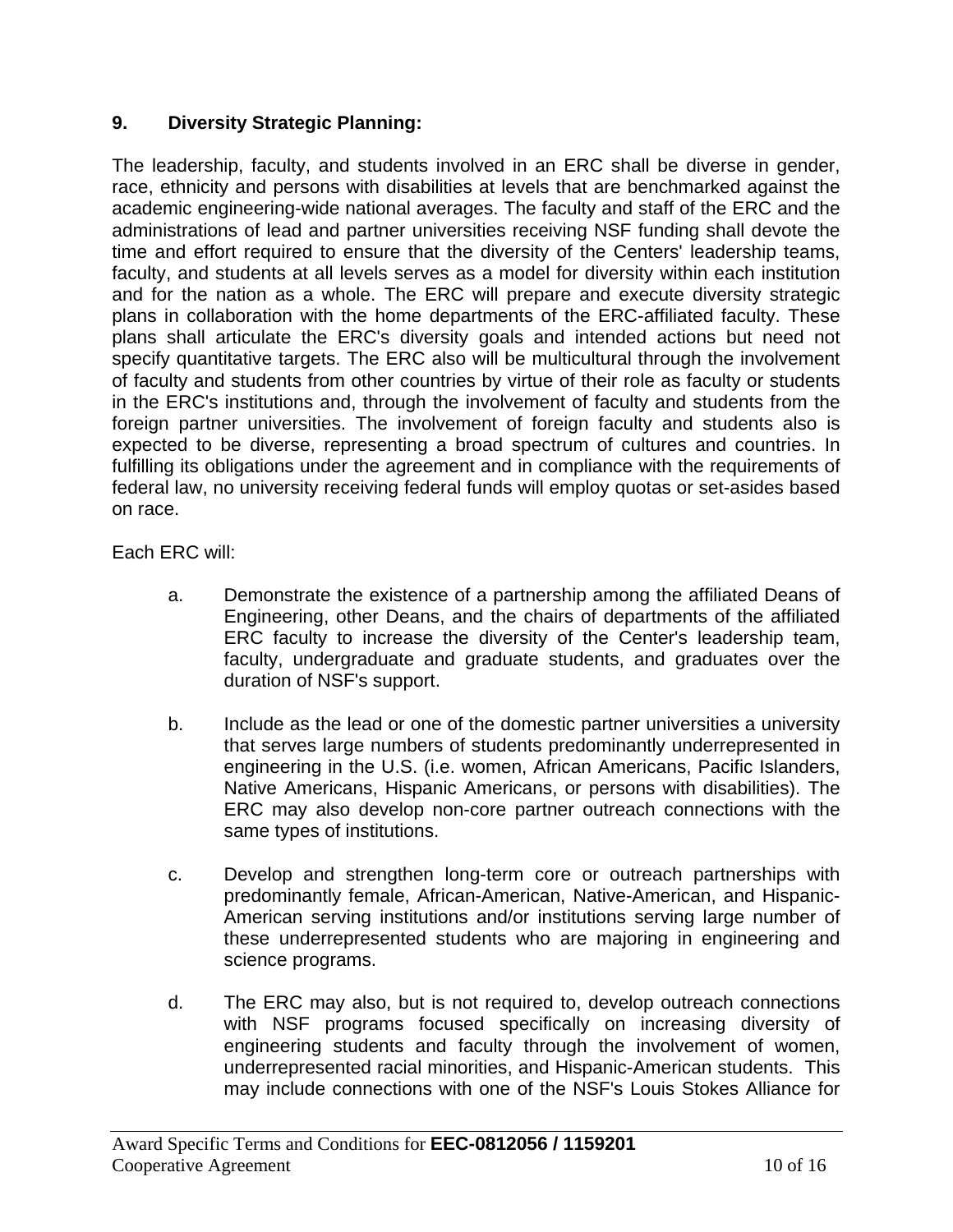Minority Participation (LSAMP), and/or with one or more of the NSFsponsored awardees focused on diversity such as the NSF Alliances for Graduate Education and the Professoriate (AGEP), Colleges and Universities that serve predominantly Native American Populations, and other ongoing NSF programs serving underrepresented groups.

e. Focus the Research Experiences for Undergraduates (REU) and Research Experiences for Teachers (RET) programs on increasing diversity.

### **10. ERC Key Features:**

a. Vision of the ERC:

Thus the vision of the Smart Lighting ERC is to enable the "Synthesis of Light for the Benefit of Humanity" by creating an immersive lighting environment that is vastly superior to that achievable with incandescent light bulbs and fluorescent tubes. The Smart Lighting ERC uniquely positioned itself as the leader of the "Second Wave" of the solid state lighting industry. SLERC refers to the "First Wave", in layman's terms, as the research, technology development, and deployment around such relatively common place devices as light emitting diode (LED) lighting fixtures and solid state liquid crystal displays. In contrast, the "Second Wave" is a new frontier that recognizes and leverages the fact that photons generate a tremendous amount of information that, if harvested and properly utilized, can provide significant value. The Center's research plan and industrial partners program is built around the research and engineering opportunities that the ERC will attack in this "Second Wave."

b. ERC's Strategic Goals:

The goal of the Smart Lighting ERC is to develop the scientific foundation and knowledge base for smart lighting sources, sensors, and control electronics, and incorporate them into exemplary system testbed demonstrations of the technology to advance smart lighting functionality. The ERC's integration of education, research, technology transfer, and innovation activities will be aimed at ensuring U.S. global leadership in smart lighting for years to come. The Smart Lighting Center will use the ERC Program's 3-plane strategic planning chart to display its strategic goals and the integration of its research program, accompanied by a milestone chart depicting the major deliverables through time and their interdependencies. The ERC will have a plan for partnering with small firms, as a subcontractor, to engage in translational research to speed innovation and technology transfer, when the members of the Industrial Advisory Board do not license ERC-generated Intellectual Property.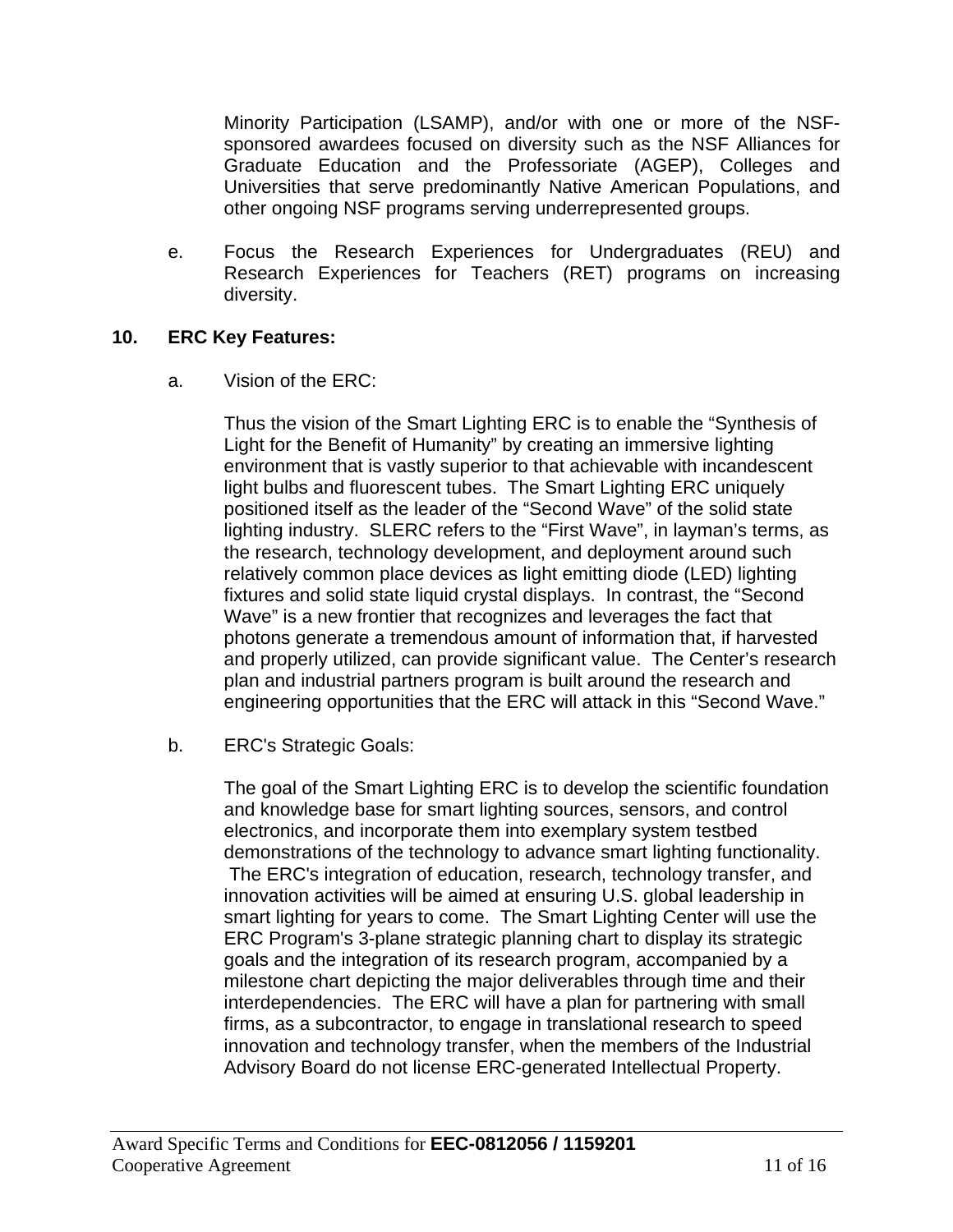c. ERC's Research Program:

Thrusts S1 and S2 - Fundamental Science: Materials and Device Research at the bottom-tier, has two major thrusts, (i) Sources and (ii) Sensors.

Thrust S1 Sources: The S1 has multiple source development projects including color tunable sources, and a project to integrate the sources with MOSFET and HBT heterostructure device circuits in GaN to permit the integration of pre amplifier and control circuitry with state of the art LED devices project S1.3.

Thrust S2 Sensors: This thrust seeks to develop novel sensors for smart lighting systems that are more sensitive than current off the shelf technology and power- aware and power- conserving. This will be accomplished by exploring nano-photonics, nano-plasmonics, hybrid RF optical i.e. RF LED wireless transmitter and RF PD wireless receiver dual mode communication links.

Thrusts T1 and T2 - Enabling Technologies at the middle-tier of the 3 plane chart for the enabling technologies now contains a Systems Technology Thrust and the three enabling technology demonstration.

Thrust T1: Systems Technologies Thrust comprises to two projects. The Control Systems project focuses on developing the modeling, control, and estimation needed to achieve the desired spatial light field distribution when multiple light sources are used to illuminate a space. The Communications Systems projects has the goal of breaking the wireless traffic jam by providing an alternative communications medium to support the explosion of wireless devices such as smart phones, tablet computers, smart appliances, data connected computers, etc.

Thrust T2: Testbeds - Within the enabling plane there are three testbeds: (i) Smart Spaces (T2.1), (ii) Communications (T2.2), and (iii) Biosensors (T2.3). The Communications testbed focuses on the development and demonstration of hybrid RF-optical communications systems instead of pure visible light communications (VLC). The Biosensor testbed endeavors to develop several types of biosensor systems: (1) plasmonic sensors that rely on a shift in wavelength or intensity which occurs upon analyte binding, (2) the use of interference at several fixed wavelengths to measure layer thickness which changes upon analyte binding, and (3) the use of ultraviolet light to detect and classify microorganisms based upon intrinsic fluorescence. The Smart Spaces testbed is to be an interactive platform into which all of the enabling technologies will be integrated.

Thrusts A1- Translational Applications: At the top-tier, the following four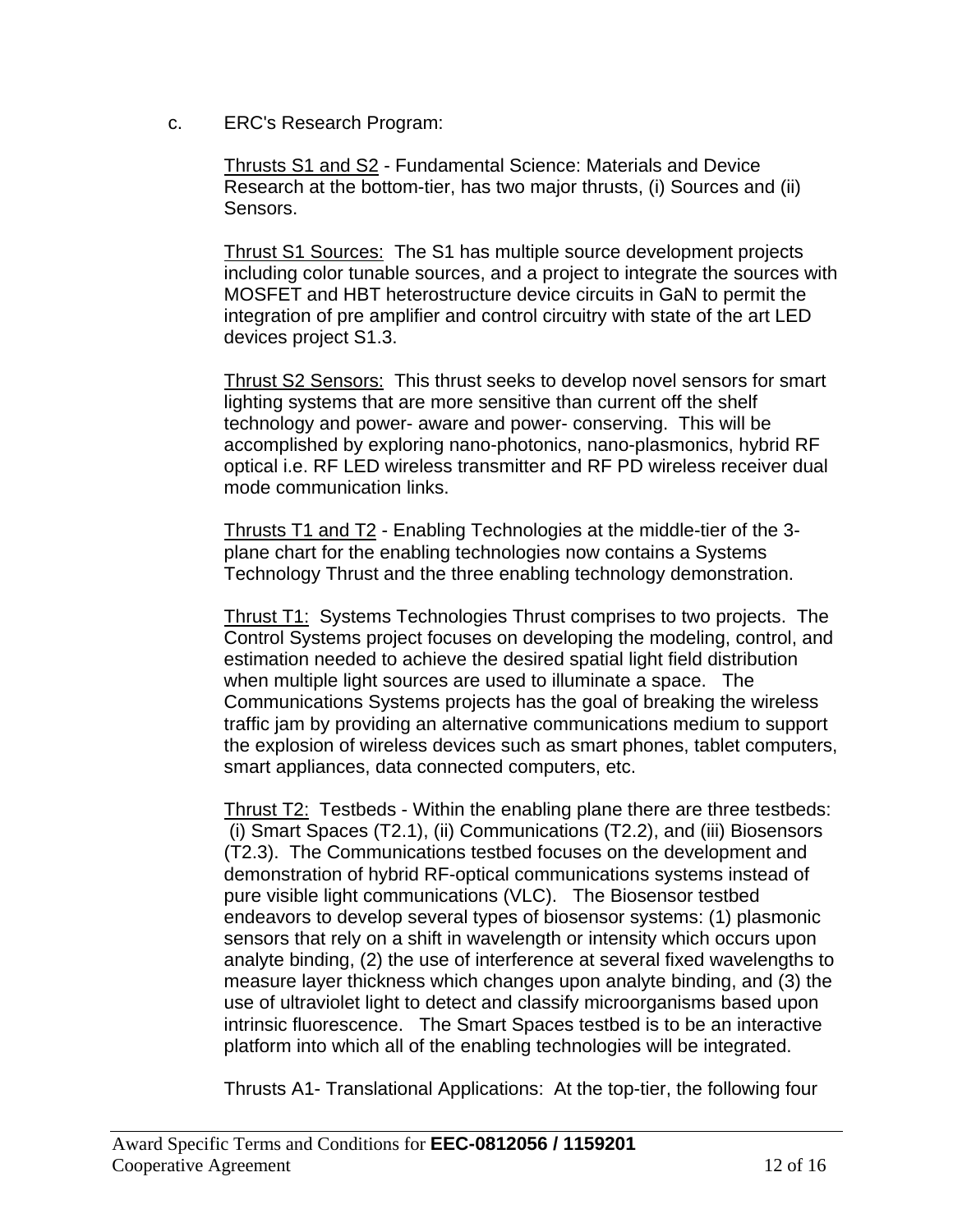concepts (three applications and one economic impact study) are used to define the real world systems level goals of Smart Lighting Center. The aim is to help translate the technology developed and demonstrated in the middle-tier testbeds across the valley of death and into commercialization. The four concepts are:

- (1) Lighting for rooms and buildings to impact productivity and efficiency of human occupants (A1.1);
- (2) Infrastructure lighting and with dual uses in communications (smart grid) (A1.2);
- (3) Health and bio-sensing of bio-hazards and for bio-analysis (A1.3);
- (4) Drivers of Success in Research, Commercialization, and Diffusion of Smart Lighting (A1.4).
- d. ERC's University Education Program:

The ERC's educational hypothesis is that to be creative and adaptive, Smart Lighting graduates will:

- (1) Be grounded in technical knowledge, analytical skills, and systems perspective of Smart Lighting;
- (2) Have positive attitudes and strategies for continuing their education through lifelong learning;
- (3) Contribute to the core research and broader mission of the ERC
- (4) Demonstrate skills in effective collaboration in technically and culturally diverse circumstances, and
- (5) Be prepared to develop ideas from their research into entrepreneurial opportunities.

To achieve this, the Center will develop a comprehensive, interactive educational program that will imbue both undergraduate and graduate students with innovative and creative skills and carry out a longitudinal assessment program to determine if the attributes offered by the ERC achieve that goal. As part of the effort, the ERC will develop course modules which comprise an "Illumineering" curriculum leading to a lighting concentration as part of an undergraduate engineering degree. The ERC will develop highly modular core Smart Lighting courses for graduate and undergraduate training. To guarantee easy access, course material will be available through the web, and both industry and remote students will have the opportunity to learn the Smart Lighting subject through distance learning courses. A 3-day workshop on "Topics beyond Research" will be used to extend the students' knowledge base to practical issues such as funding, ethics, inventions, intellectual property, etc.

To further broaden their experience base, Ph.D students will have the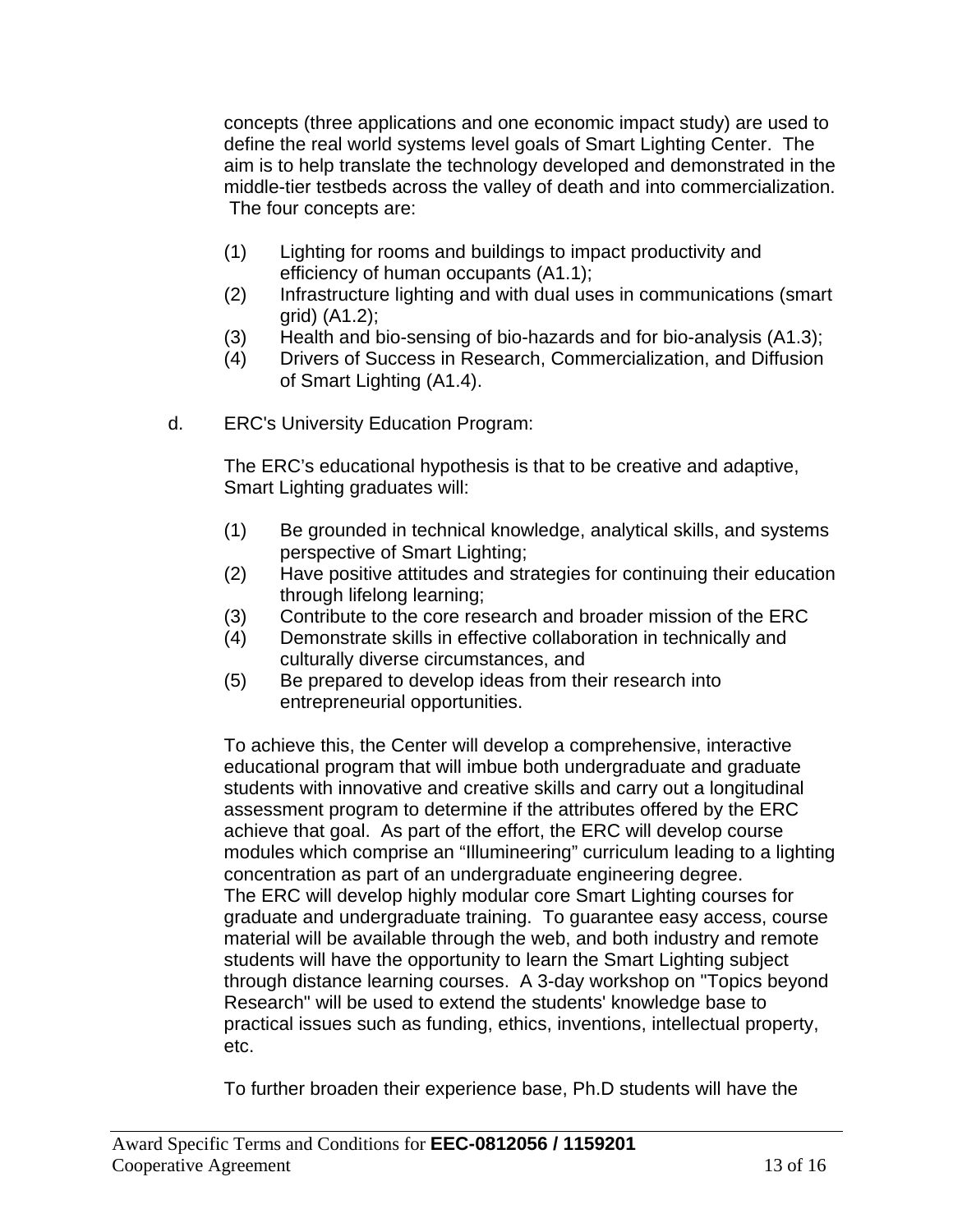opportunity to participate in an international experience through any of the international partner universities such as: Meijo University-Nagoya (Japan), Federal University of Rio de Janeiro- (UFRJ) (Brazil), Institute of Molecular Recognition (ICRM) Milan (Italy), University of Roma-Tre (Italy), University of Roma-Sapienza (Italy), and Vilnius University (Lithuania).

Both graduates and undergraduates will gain experience with innovation through partnerships with small firms engaged in translational research in the proposed ERC's research program and through courses in entrepreneurship.

e. Pre-college Education Program:

The Center will form long-term pre-college outreach partnerships with multiple K-12 schools and two school systems located in upstate New York, Boston, Massachusetts, the Board of Cooperative Educational Services (BOCES) New Visions Engineering program in Troy, New York, Baltimore, MD, Washington DC, and Terre Haute, IN areas. These programs have been established through each ERC University education partner school and will be supported through the Engineering Ambassador undergraduate (or similar) programs. UNM will be working to develop partner middle and high schools in the Albuquerque, NM area during Year-4. Smart Lighting graduate students will work with classroom teachers to bring concepts from physics, optics, and engineering into elementary and middle and high school education. Through Learn by Teaching complemented by the ERC Research Experience for Teachers (RET) program, the ERC will impact elementary through secondary education. Technological tools such as the Mobile Studio, development of hands-on modules and exposure to the ERC facilities such as the Science You Can See program will continue to attract more young people to science and technology via the development and dissemination of handson solid-state optics and photonics kits to classroom teachers and museums. The ERC will provide a Young Scholars Program for advanced high school students to carry out research in the university partner's laboratories.

The reach of Science You Can See will also extend to their college outreach affiliates Howard University and Morgan State University, both Historically Black Colleges and Universities (HBCUs), and the Rose-Hulman Institute of Technology, a primarily undergraduate institution.

Through these vehicles as well as the ERC's Research Experiences for Undergraduates Program the ERC will afford opportunities for large numbers of women and underrepresented minority students to engage in this new, rapidly growing field.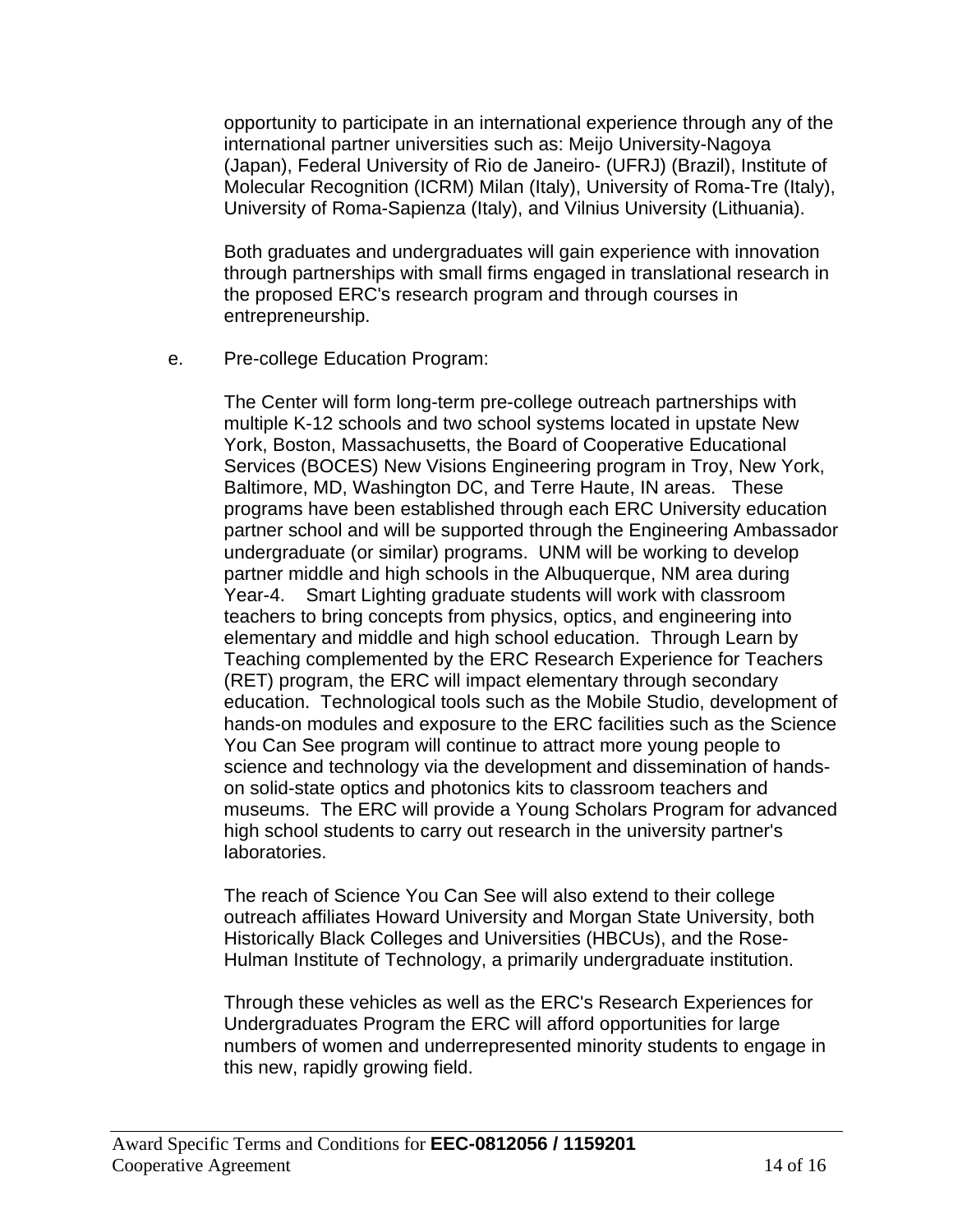#### f. Innovation Ecosystem:

The ERC will develop a membership program consisting of paying members made up of a mix of large and medium-sized firms that are leaders in this field and smaller firms that are entering the field. The Industrial Advisory Board (IAB) will meet twice a year to review the ERC's research, education, technology transfer and innovation programs and assist in speeding technology transfer. This program will be complemented by the entrepreneurship and innovation partnerships the ERC has established with organizations such as the Center for Economic Growth in Albany, NY, the RPI Emerging Ventures Ecosystem Incubator, STC.UNM in Albuquerque, NM, and the Photonics Center in Boston, MA.

g. Special Deliverables:

The ERC will (i) define quantitative performance goals at the testbed level to help drive the testbed development; and (iii) develop and implement a plan for the Center to acquire a fuller knowledge of how different lighting parameters affect human health and comfort.

RPI will document that they have either already hired or have a plan in motion to hire the additional faculty member in a research area directly related to Smart Lighting, over the time of the ERC, within the School of Engineering.

The Co-Chairs of the Systems Integration Committee (SIC) will provide the leadership to define goals for interactive lighting systems that are clearly transformational to reviewers and others outside the ERC. The effectiveness of the SIC Co-Chairs in defining and executing clear transformational goal for the testbeds will be closely monitored as part of the post-award oversight process.

The ERC will develop collaborative projects examining the societal impact of smart lighting on the end user community (e.g. understanding the conditions under which people negatively and positively react to dual-use lighting-communications/signaling sources). The handling of societal impact issues on the Smart Lighting charter will be closely monitored as part of the post-award oversight process.

The issues below were raised in the external reviews and during the internal NSF review of the funding recommendation. They will be addressed initially during the first year and progress will be reviewed at the first annual review and subsequently thereafter as needed. The issues are: